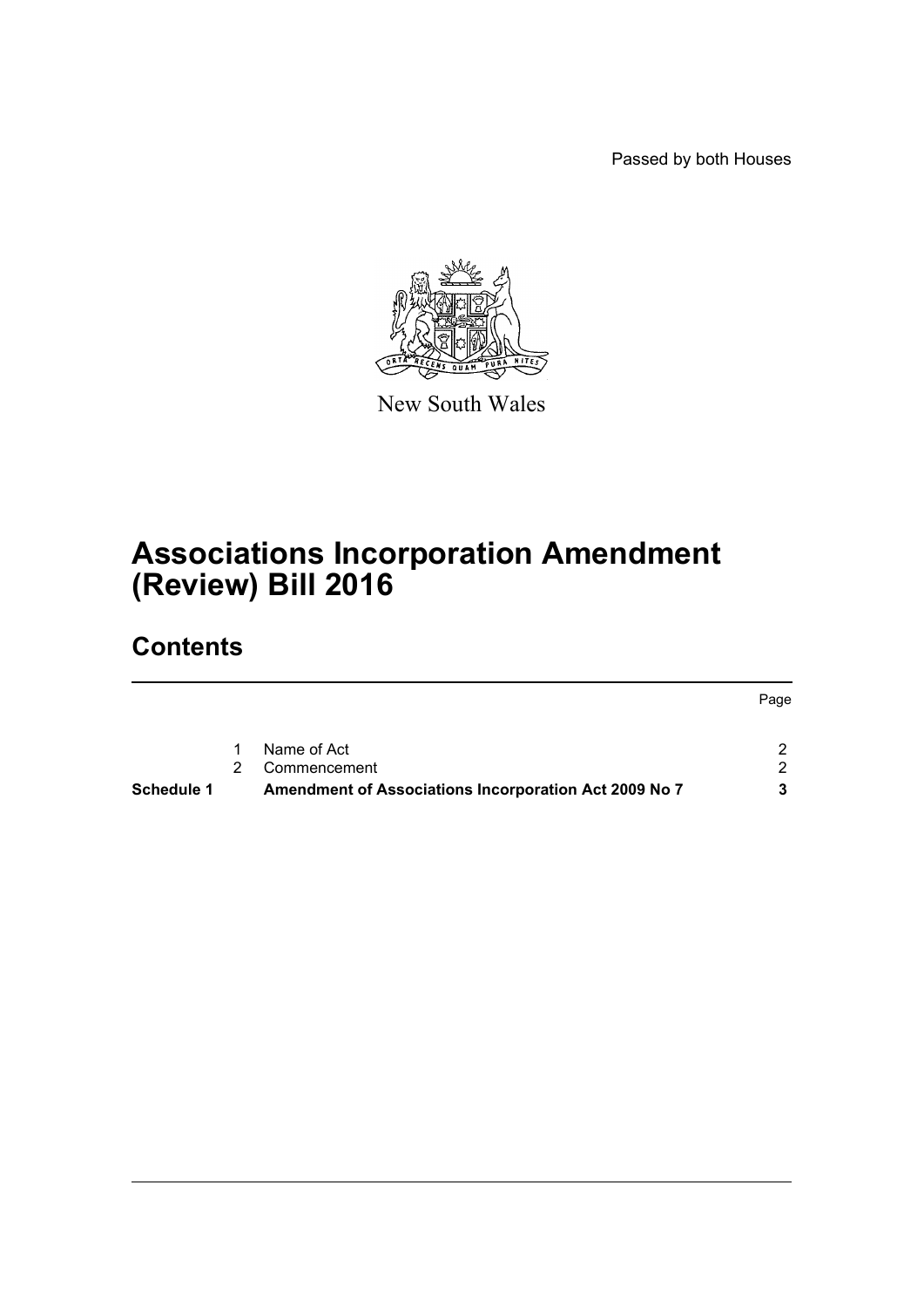*I certify that this public bill, which originated in the Legislative Assembly, has finally passed the Legislative Council and the Legislative Assembly of New South Wales.*

> *Clerk of the Legislative Assembly. Legislative Assembly, Sydney,* , 2016



New South Wales

# **Associations Incorporation Amendment (Review) Bill 2016**

Act No , 2016

An Act to amend the *Associations Incorporation Act 2009* to give effect to the recommendations for amendment made in a statutory review of that Act; and for other purposes.

*I have examined this bill and find it to correspond in all respects with the bill as finally passed by both Houses.*

*Assistant Speaker of the Legislative Assembly.*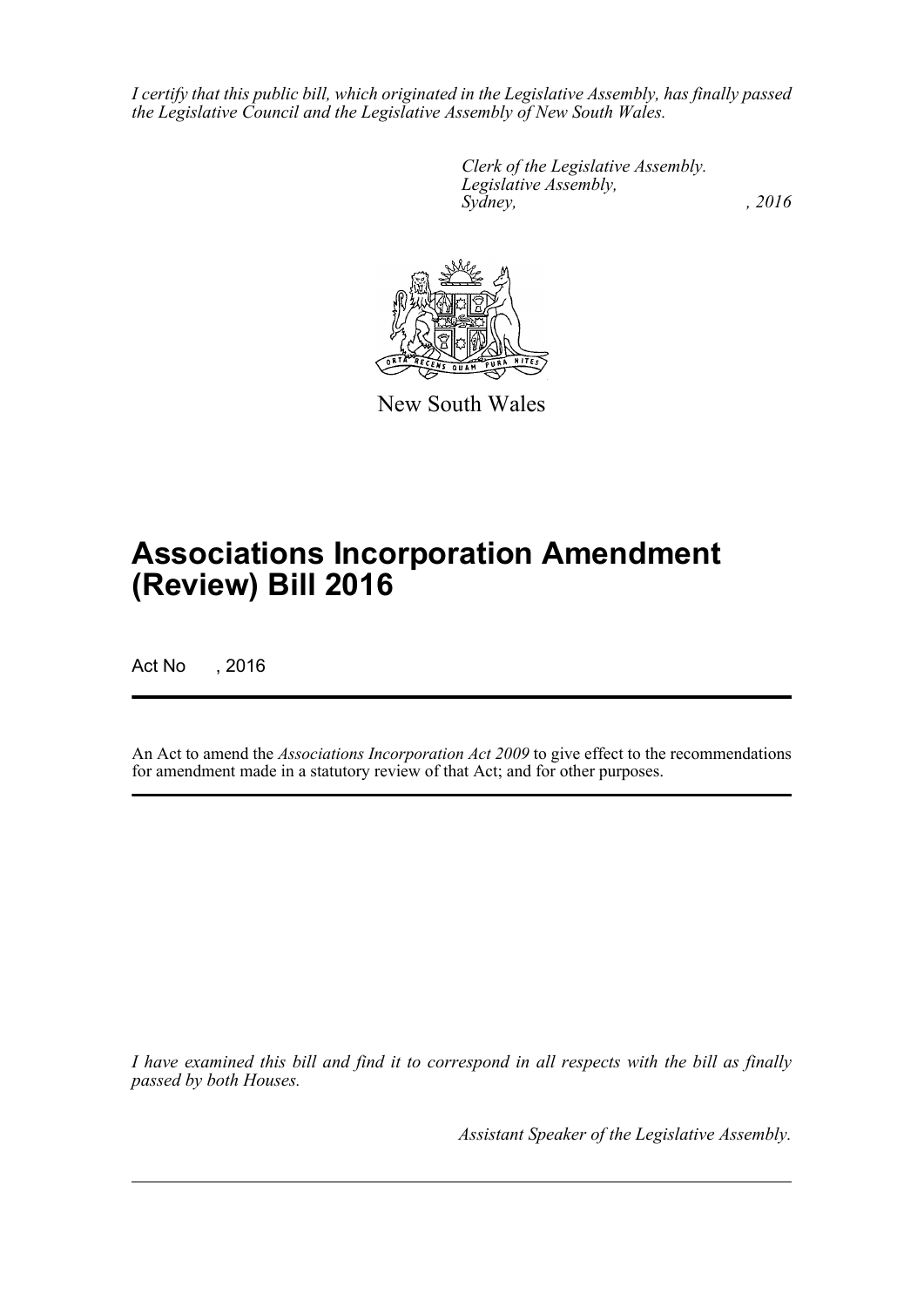# <span id="page-2-0"></span>**The Legislature of New South Wales enacts:**

## **1 Name of Act**

This Act is the *Associations Incorporation Amendment (Review) Act 2016*.

## <span id="page-2-1"></span>**2 Commencement**

This Act commences on a day or days to be appointed by proclamation.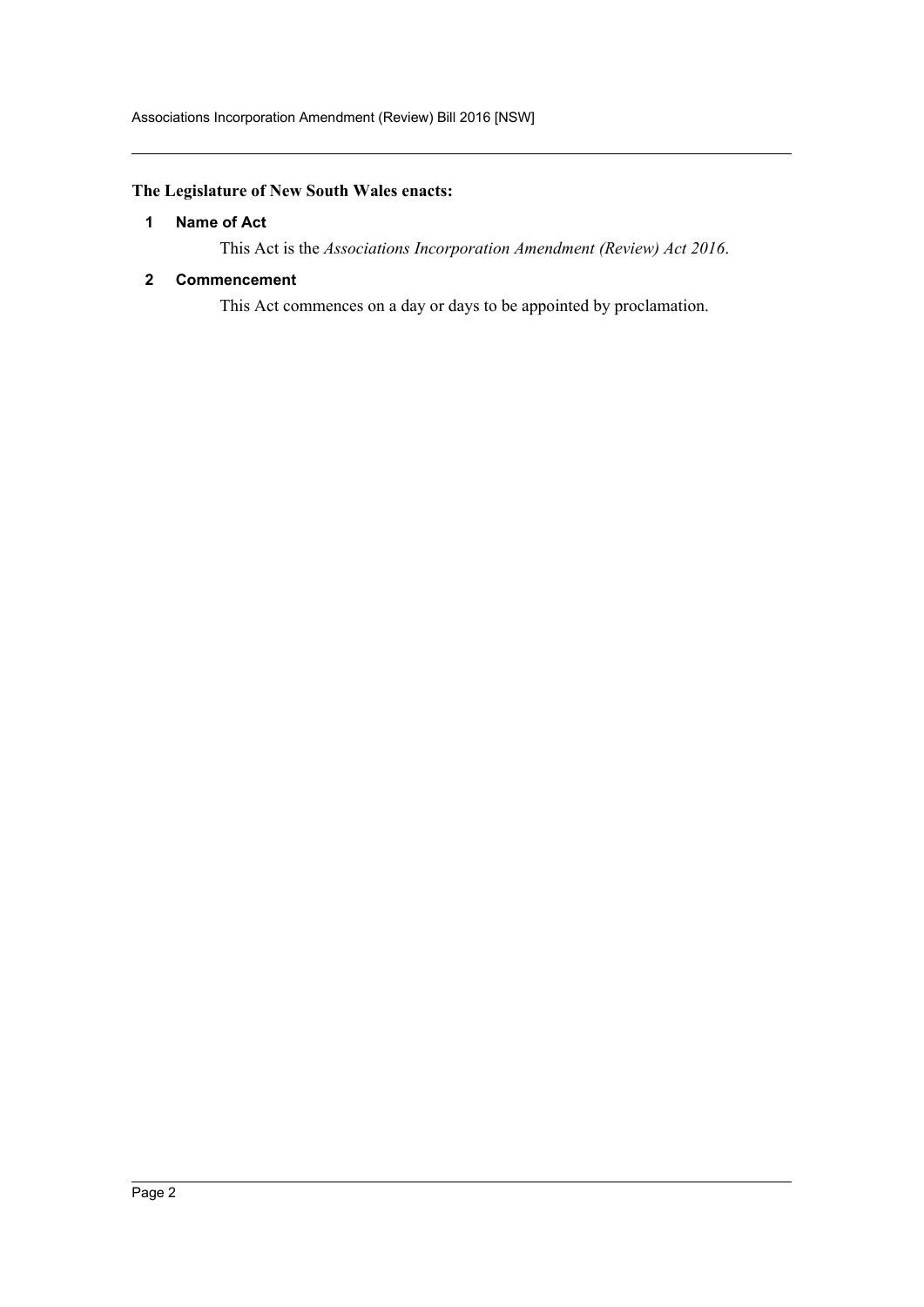# <span id="page-3-0"></span>**Schedule 1 Amendment of Associations Incorporation Act 2009 No 7**

## **[1] Section 4 Definitions**

Omit the definitions of *authorised officer*, *Department* and *Director-General* from section 4 (1).

Insert in alphabetical order:

#### *authorised officer* means:

- (a) a person who is appointed as an authorised officer under section 102, or
- (b) an investigator within the meaning of the *Fair Trading Act 1987*.

*Department* means the Department of Finance, Services and Innovation. *Secretary* means:

- (a) the Commissioner for Fair Trading, Department of Finance, Services and Innovation, or
- (b) if there is no such position in the Department, the Secretary of the Department.

## **[2] Section 6 Application for registration**

Omit section 6 (3) (d). Insert instead:

(d) must annex a copy of the association's proposed constitution (or a statement that the association's proposed constitution adopts all the provisions of the model constitution without modification), and

#### **[3] Section 6 (4)**

Omit the subsection. Insert instead:

- (4) An association's proposed official address must be an address within New South Wales:
	- (a) at which the person who is to be the association's first public officer can generally be found, and
	- (b) at which documents can be served on the association by post.

#### **[4] Section 6 (6)**

Omit the subsection.

## **[5] Sections 7 (2) (b) and 12 (2) (c)**

Omit "has not been reserved or" wherever occurring.

#### **[6] Section 11 Change of association's name at direction of, or by, Secretary**

Omit section 11 (3) (c). Insert instead:

(c) must state that, if the application is not made on or before that date, the association's name may be changed to its registration number, or the association's registration may be cancelled, by the Secretary.

**Note.** See subsection (4) for the Secretary's power to change an association's name to its registration number, and section 76 (1) (i) for the Secretary's power to cancel an association's registration, for failure to comply with a direction under this section.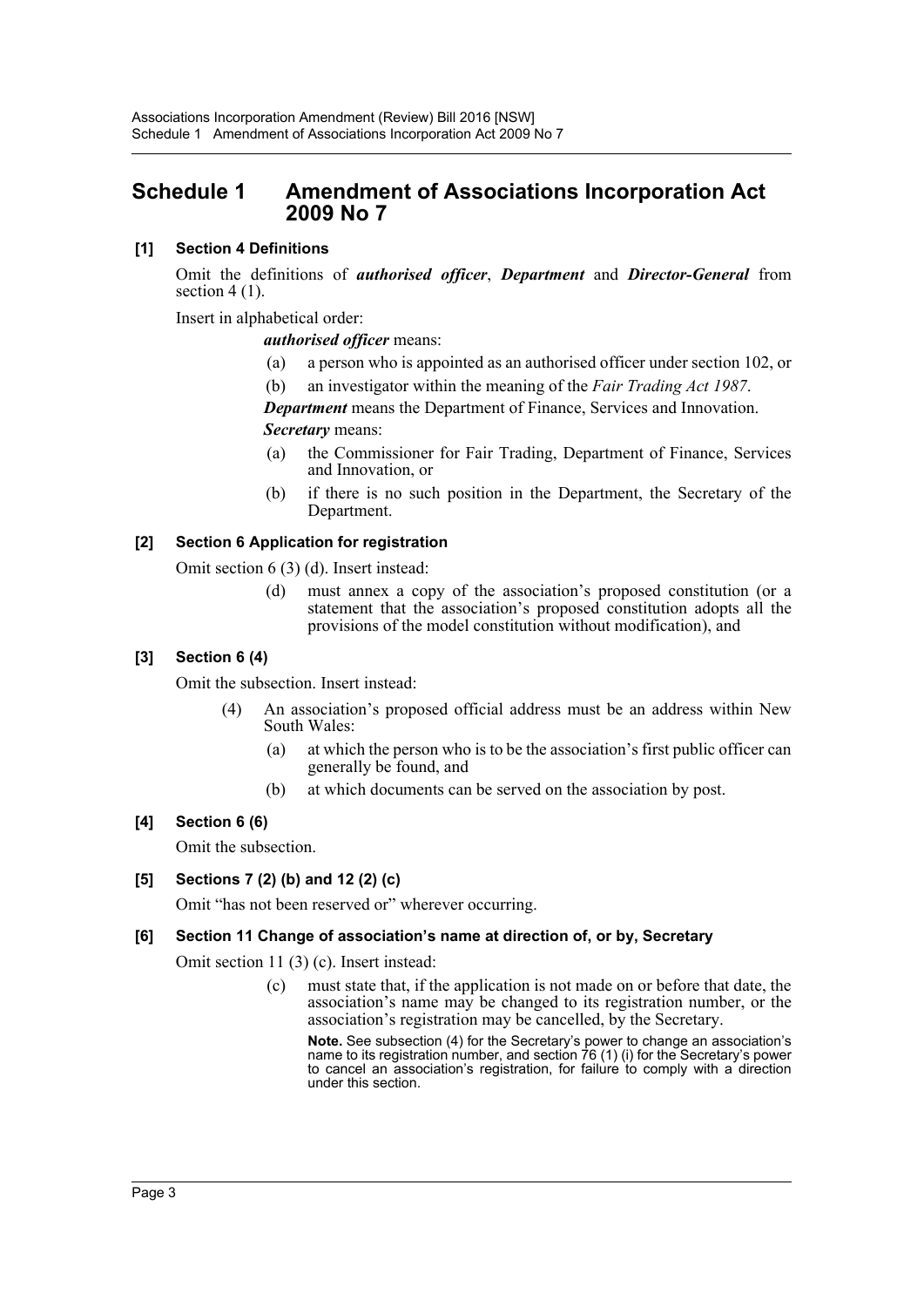## **[7] Section 11 (4)–(6)**

Insert after section 11 (3):

- (4) The Secretary may change an association's name to its registration number if satisfied that the association has failed to comply with a direction under this section for the change of its name.
- (5) After changing an association's name to its registration number under this section, the Secretary must cause notice of that fact to be given to the association.
- (6) Any notice to be given to an association under subsection (5) must be sent:
	- (a) by post addressed to the association at the association's official address, or
	- (b) if the Secretary suspects that the association's official address is no longer in use:
		- (i) by post addressed to the association at another address that appears to the Secretary to be an address that is used by the association, or
		- (ii) by email addressed to the association at an email address that appears to the Secretary to be an email address that is used by the association.

## **[8] Section 13 Notification of change of official address**

Omit section 13 (3). Insert instead:

- (3) The new address must be an address within New South Wales:
	- (a) at which the public officer can generally be found, and
	- (b) at which documents can be served on the association by post.

## **[9] Section 25**

Omit the section. Insert instead:

#### **25 Provisions of model constitution apply if adopted or if matter not addressed**

- (1) If an association's constitution adopts all the provisions of the model constitution without modification (either by reference or by reproducing the provisions), the provisions are taken to be the association's constitution.
- (2) If an association's constitution fails to address a matter referred to in Schedule 1, the provisions of the model constitution with respect to the matter are taken to be part of the association's constitution.
- (3) The provisions that are taken to be, or that are taken to be part of, an association's constitution under this section apply as in force for the time being.
- (4) Accordingly, an amendment to those provisions changes the association's constitution without:
	- (a) any special resolution by the association to change its constitution or any application to the Secretary under section 10, or
	- (b) any registration of the change by the Secretary under section 12, or
	- (c) any other action by or on behalf of the association or its members or by or on behalf of the Secretary.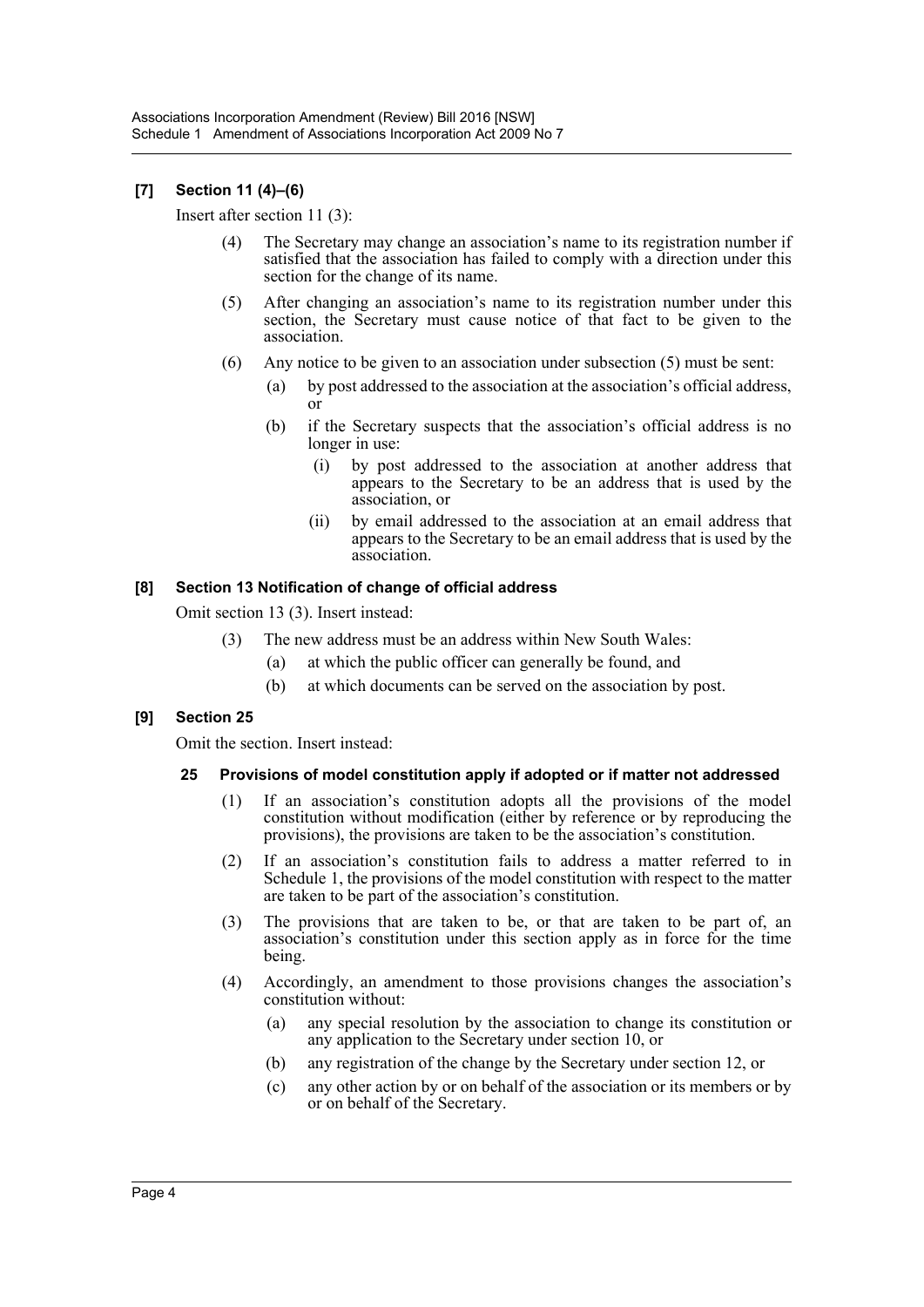- (5) To avoid doubt, this section does not limit the way in which an association's constitution may address a matter referred to in Schedule 1.
- (6) A provision of an association's constitution is of no effect to the extent to which it is contrary to this or any other Act or law.

#### **[10] Section 26 Nature of association**

Omit section 26 (2). Insert instead:

- (2) Subject to this Act, a member of an association (including a committee member and the public officer) is not, merely because of being such a member, liable in relation to:
	- (a) any of the association's liabilities, or
	- (b) the costs, charges and expenses of the winding up of the association.

#### **[11] Part 4, Division 1, heading**

Omit the heading. Insert instead:

## **Division 1 Committee members—general**

#### **[12] Sections 30A and 30B**

Insert after section 30:

#### **30A Duty of committee members**

It is the duty of each committee member to carry out his or her functions for the benefit, so far as practicable, of the association and with due care and diligence.

#### **30B Personal liability of committee members**

A matter or thing done or omitted to be done by a committee member, or by a person acting under the direction of a committee member, does not, if the matter or thing was done or omitted to be done in good faith for the purpose of exercising the committee member's functions under this Act, subject the committee member or person so acting personally to any action, liability, claim or demand.

#### **[13] Part 4, Division 1A, heading and note**

Insert before section 31:

#### **Division 1A Committee members—offences**

**Note.** A committee member may commit offences under this Act apart from the offences in this Division.

If an association incurs a debt while insolvent (or that causes it to become insolvent), a committee member who had reasonable grounds to suspect that the association was insolvent (or would, by incurring the debt, become insolvent) commits an offence under section 68 (1).

If a committee member knowingly authorises or permits an association to contravene a provision of this Act or the regulations, the committee member is also taken to have contravened the provision: see section 91.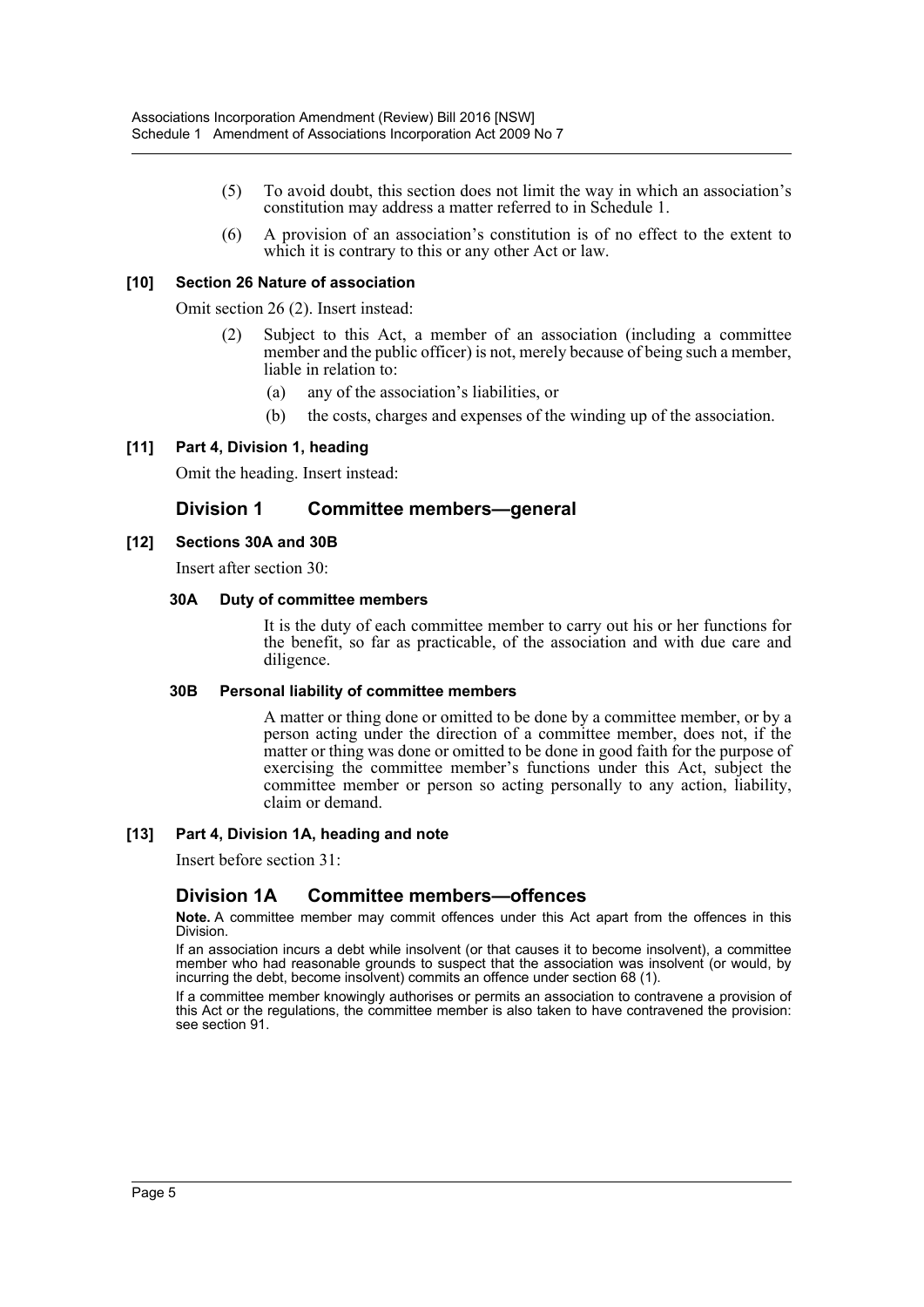## **[14] Section 34 Public officer**

Omit section 34 (6) (b). Insert instead:

- (b) an address within New South Wales:
	- (i) at which the person can generally be found, and
	- (ii) at which documents can be served on the association by post, and

#### **[15] Sections 38 and 39**

Insert "or electronic" after "postal" wherever occurring.

#### **[16] Section 61A**

Insert before section 62:

#### **61A Winding up on Secretary's certificate** (cf Co-operatives National Law (NSW), section 443)

- (1) An association may be wound up on a certificate of the Secretary if:
	- (a) the association ceases operations, or
	- (b) the association ceases to have 5 or more members, or
	- (c) the association's committee has not been able to form a quorum for 2 months, or
	- (d) the Secretary is satisfied that there is a significant public interest in winding up the association or that not winding up the association may place public funds at risk.
- (2) Before giving a certificate, the Secretary:
	- (a) must give notice of the proposed certificate to be given to the association stating the ground or grounds referred to in subsection (1) that the Secretary believes exist, and
	- (b) must give the association and its members at least 28 days within which to make submissions to the Secretary with respect to the proposed certificate, and
	- (c) must give due consideration to any submissions that are made within that period.
- (3) A notice to be given to an association under subsection (2) must be sent:
	- (a) by post addressed to the association at the association's official address, or
	- (b) if the Secretary suspects that the association's official address is no longer in use:
		- (i) by post addressed to the association at another address that appears to the Secretary to be an address that is used by the association, or
		- (ii) by email addressed to the association at an email address that appears to the Secretary to be an email address that is used by the association.
- (4) A winding up on a certificate of the Secretary starts when the certificate is given.
- (5) On the giving of a certificate, the Secretary may appoint a person to be the liquidator of the association.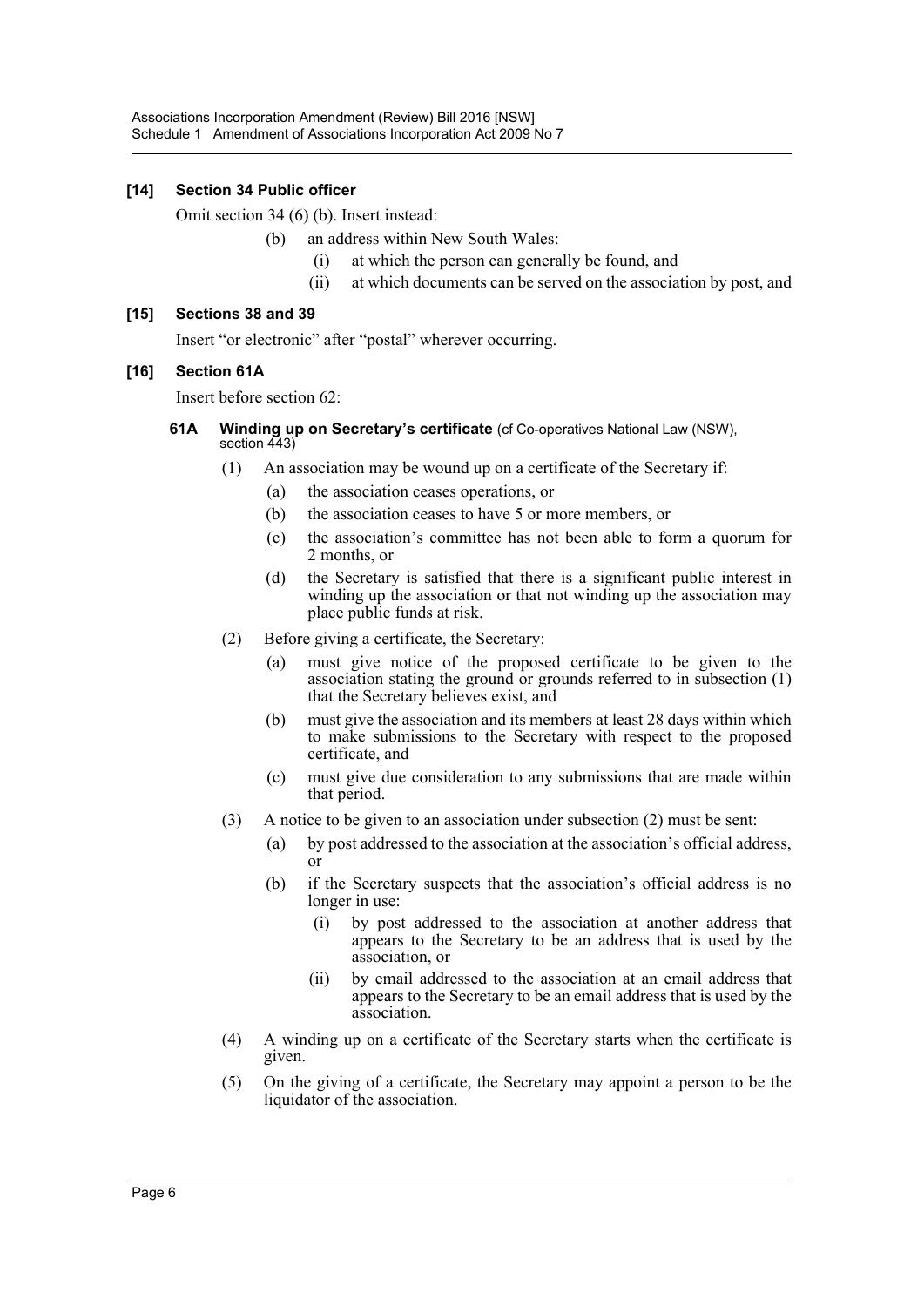- (6) The liquidator must, within 10 days after appointment, give notice of his or her appointment in the manner prescribed by the regulations (if any).
- (7) A vacancy occurring in the office of liquidator is to be filled by a person appointed by the Secretary.
- (8) The Secretary may fix:
	- (a) the security to be given by a liquidator, and
	- (b) the fees payable to a liquidator.

#### **[17] Section 64 Modifications to text of applied Corporations Act 2001 of the Commonwealth**

Insert after section 64 (2) (e):

(f) for the purposes of the application of the provisions to a winding up on the certificate of the Secretary, the winding up is to be considered to be a voluntary winding up (but section 490 of the *Corporations Act 2001* of the Commonwealth does not apply).

## **[18] Section 72 Application for cancellation**

Omit "2 committee members" from section 72 (2) (c).

Insert instead "a committee member".

## **[19] Section 74 Decision on application for voluntary cancellation**

Omit section 74 (4). Insert instead:

- (4) Any notice to be given to an association under subsection (3) must be sent:
	- (a) by post addressed to the association at the association's official address, or
	- (b) if the Secretary suspects that the association's official address is no longer in use:
		- (i) by post addressed to the association at another address that appears to the Secretary to be an address that is used by the association, or
		- (ii) by email addressed to the association at an email address that appears to the Secretary to be an email address that is used by the association.

## **[20] Section 76 Registration may be cancelled**

Insert at the end of section 76  $(1)$  (j):

, or

(k) it is in the public interest to cancel the association's registration.

#### **[21] Section 76 (3) (a)**

Omit "sent to the association by registered post". Insert instead "given to the association".

#### **[22] Section 76 (4)**

Omit "sent". Insert instead "given".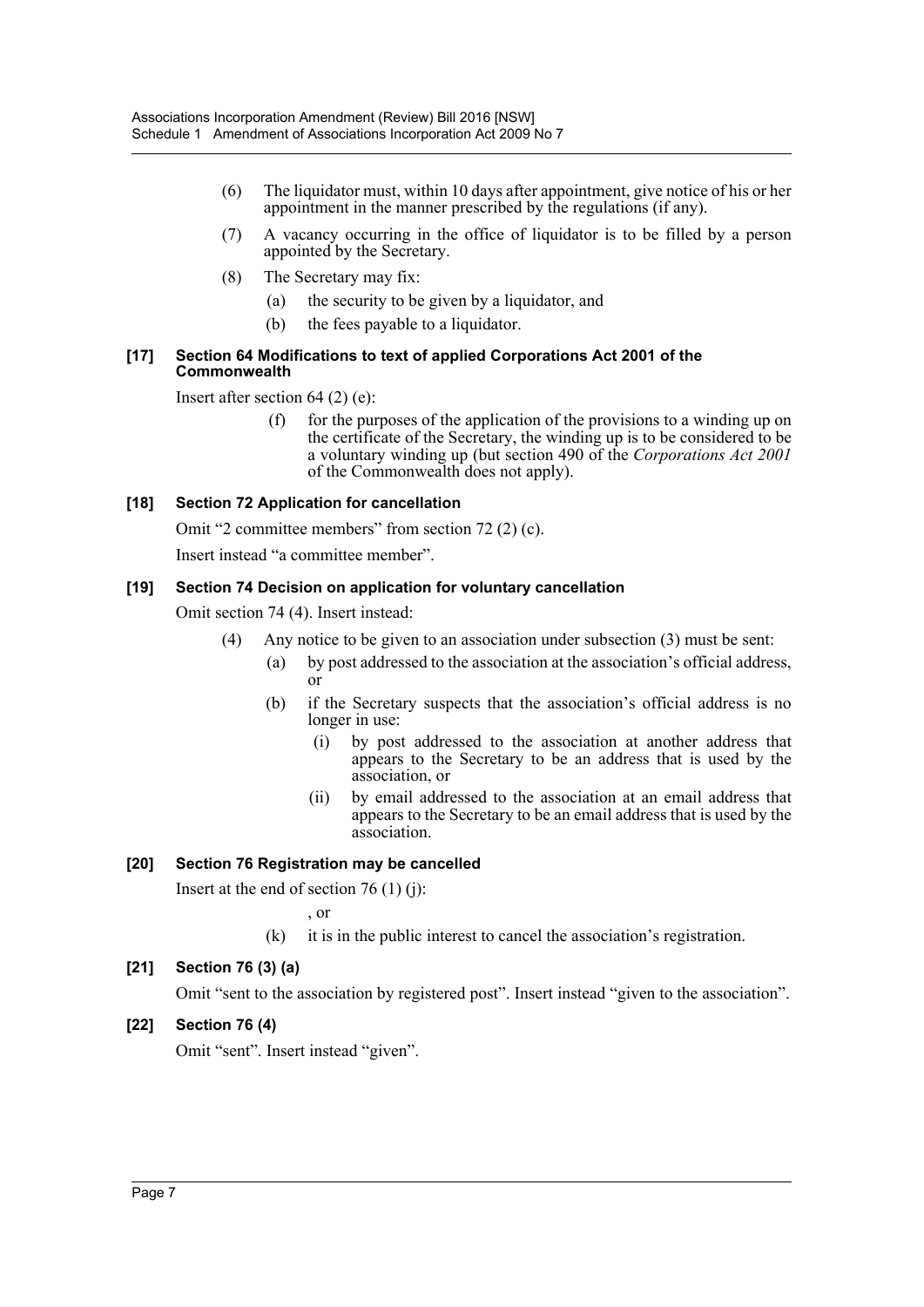## **[23] Section 76 (5)**

Omit the subsection. Insert instead:

- (5) Any notice to be given to an association under this section must be sent:
	- (a) by post addressed to the association at the association's official address, or
	- (b) if the Secretary suspects that the association's official address is no longer in use:
		- (i) by post addressed to the association at another address that appears to the Secretary to be an address that is used by the association, or
		- (ii) by email addressed to the association at an email address that appears to the Secretary to be an email address that is used by the association.

## **[24] Section 80 Effect of transfer of registration declaration**

Omit section 80 (4). Insert instead:

- (4) Any notice to be given to an association under subsection (3) must be sent:
	- (a) by post addressed to the association at the association's official address, or
	- (b) if the Secretary suspects that the association's official address is no longer in use:
		- (i) by post addressed to the association at another address that appears to the Secretary to be an address that is used by the association, or
		- (ii) by email addressed to the association at an email address that appears to the Secretary to be an email address that is used by the association.

#### **[25] Section 104 Review of decisions of Secretary**

Insert at the end of section 104 (1) (c):

, or

(d) any decision of the Secretary to give a certificate under section 61A.

## **[26] Section 104 (2)**

Insert "or the giving of a certificate under section 61A" after "registration".

## **[27] Section 107 Regulations**

Omit section 107 (1) (b) and (c). Insert instead:

- (b) the manner and form in which an application to the Secretary for an extension of time under section 37 (2) (b) is to be made,
- (c) any fees to be paid in connection with the administration of this Act (including fees for lodgment of documents under this Act and additional fees for late lodgment of documents or late payment of fees),

## **[28] Schedule 1 Matters to be addressed in association's constitution**

Omit "constitution" from clause 7. Insert instead "composition".